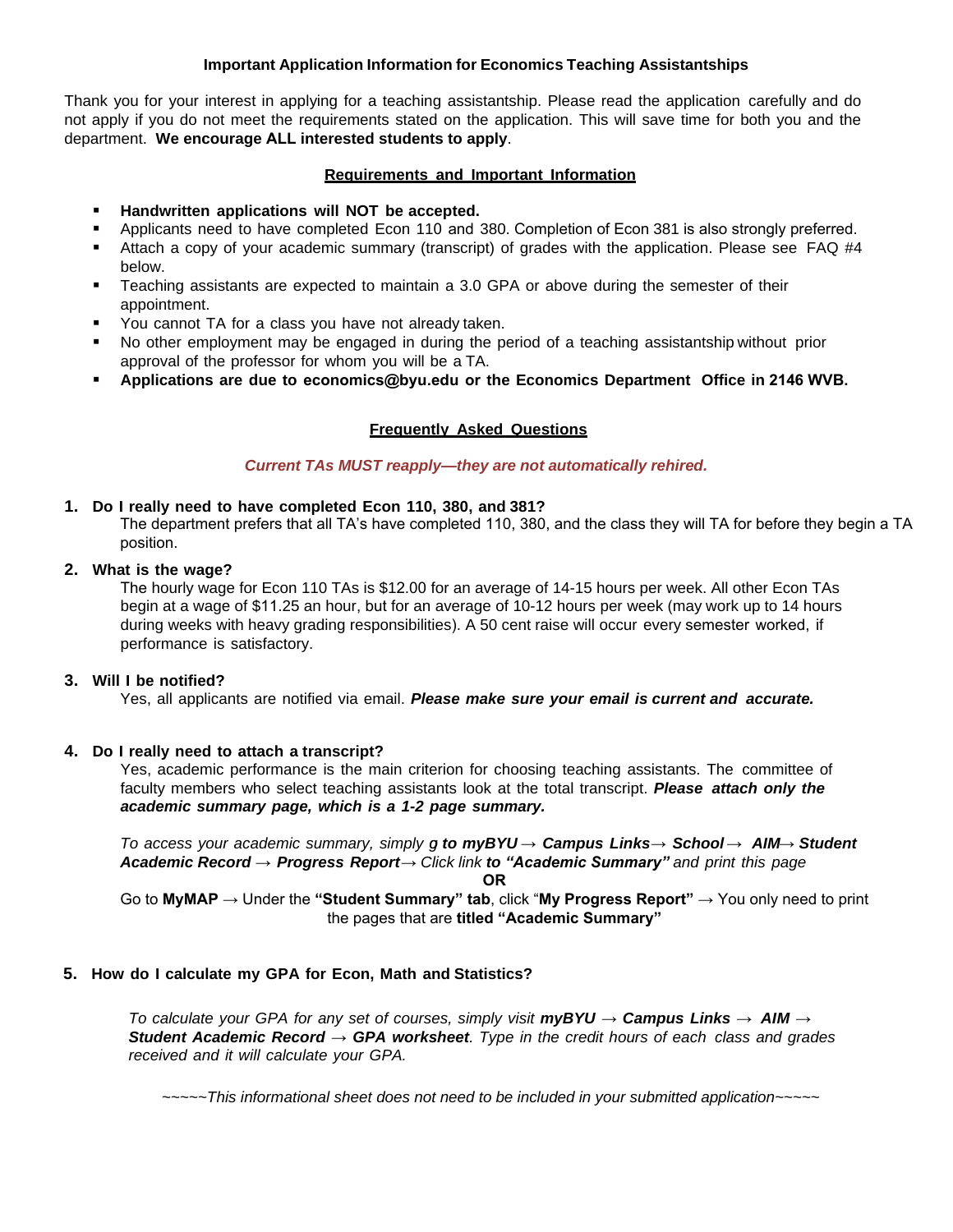# **BYU Economics Department Teaching Assistantship Application**

# **I. General Information**

**For Office Use Only Fall Course Professor Letter** 

| TA Course Preferences:              |                 | First choice      | Other choices<br>*** Please note that you may be selected for another course than the preferences you list.*** |                   |                                      |                                                         |  |
|-------------------------------------|-----------------|-------------------|----------------------------------------------------------------------------------------------------------------|-------------------|--------------------------------------|---------------------------------------------------------|--|
| Name (Last, First, Middle)          |                 |                   |                                                                                                                |                   |                                      |                                                         |  |
| <b>Current Address</b>              | City            | State             | Zip Code                                                                                                       |                   |                                      |                                                         |  |
| <b>Email Address</b>                | Net ID          |                   |                                                                                                                | Student ID Number |                                      | Are you currently an Econ TA?<br>If so, which course #? |  |
| Cell Phone                          | Alternate Phone |                   |                                                                                                                |                   |                                      |                                                         |  |
| GPAs:<br>Economics                  | Math            | <b>Statistics</b> | Overall                                                                                                        |                   |                                      |                                                         |  |
| <b>Expected graduation date</b>     |                 | Major(s)          |                                                                                                                | Minor(s)          |                                      |                                                         |  |
| II. Completed courses in economics: |                 |                   |                                                                                                                |                   | <b>Current courses in economics:</b> |                                                         |  |
| Professor<br>Course                 |                 | Grade             | Semester & Year                                                                                                | Course            |                                      | Professor                                               |  |
| 110<br>378                          |                 |                   |                                                                                                                |                   |                                      |                                                         |  |
| 380                                 |                 |                   |                                                                                                                |                   |                                      |                                                         |  |
| 381                                 |                 |                   |                                                                                                                |                   |                                      |                                                         |  |
| 382                                 |                 |                   |                                                                                                                |                   |                                      |                                                         |  |
| 388                                 |                 |                   |                                                                                                                |                   |                                      |                                                         |  |
|                                     |                 |                   |                                                                                                                |                   |                                      |                                                         |  |
|                                     |                 |                   |                                                                                                                |                   |                                      |                                                         |  |
|                                     |                 |                   |                                                                                                                |                   |                                      |                                                         |  |
|                                     |                 |                   |                                                                                                                |                   |                                      |                                                         |  |

**Do you give us permission to reach out to your current economics professors for your projected grades?**